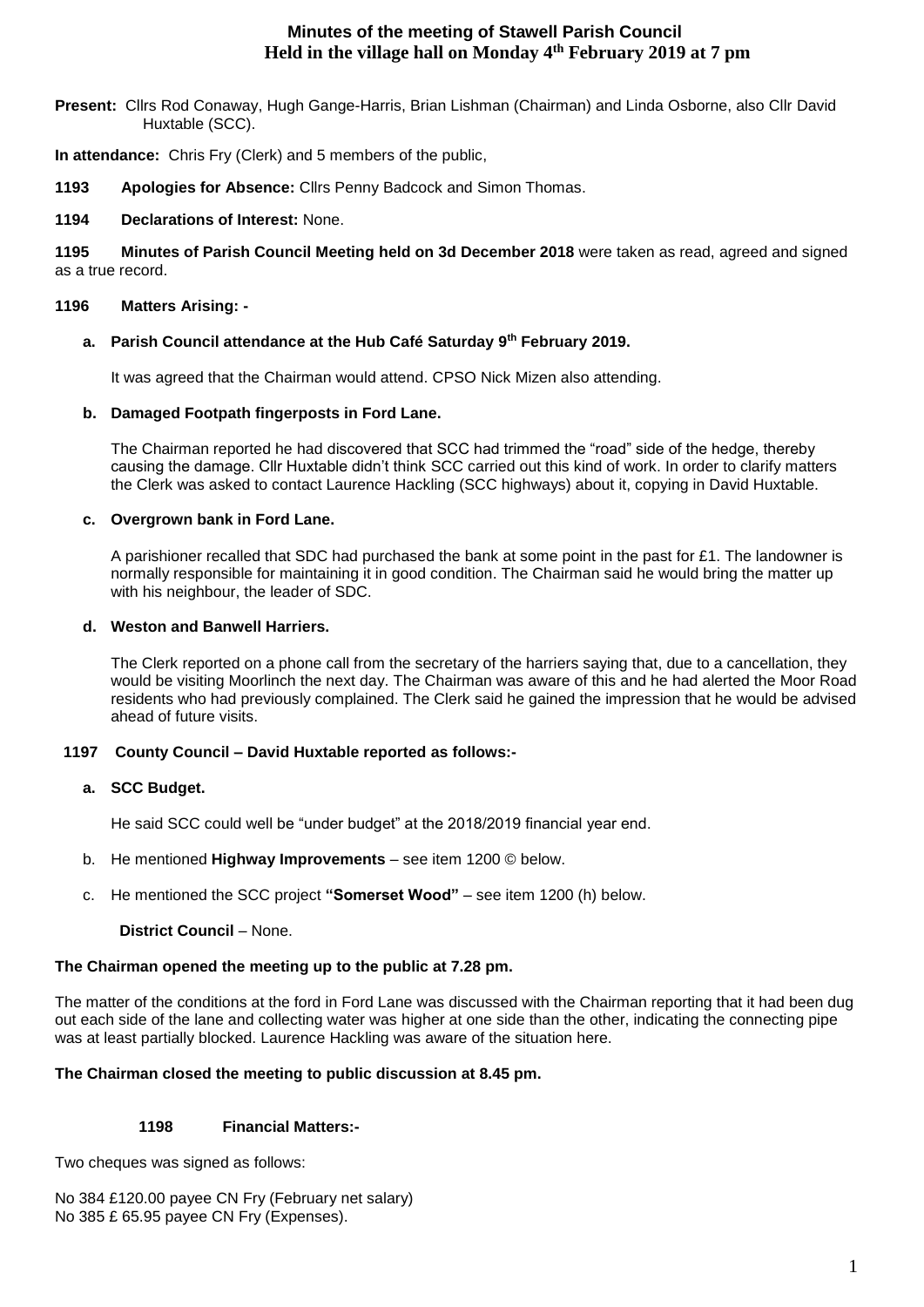The Precept request for 2019/2020 of £3800 has been submitted to SDC.

#### **1199 Planning –**

No new applications.

### **1200 Correspondence.**

### **a. Sutton Mallet phone box adoption.**

The Clerk outlined the current position, with BT advising they had transferred ownership of the kiosk to the Community Heartbeat Trust following a couple of emails which were not replied to. (The Clerk has no record of these emails). This charity takes over some of the kiosks which would otherwise be taken away by BT and uses them as sites for defibrillators, with the support of the local Parish Council and local parishioners. This was generally felt to be a good use of the kiosk and an invaluable asset to the Community.

The Clerk was asked to enquire the extent of Parish Council support that would be involved, with the matter to be discussed further at the next meeting.

### **b. Untidy garden in Ford Lane.**

This was reported to Cllr Hugh Gange-Harris who contacted the Clerk who raised the issue with SDC planners. As the garden in question was owned by Homes in Sedgemoor the problem was reported to them. They had made a pre-arranged visit only to get no reply from the doorbell or landline. A further visit is planned and if the same thing happens then they will issue the tenant with an official warning.

## c. **SCC Road Improvements**.

The £9.98 million one off pot of money awarded to SCC by the Dept of Transport is to be used in the first part of 2019 for various scheduled projects.

## **d. Hazardous steps at the Ford Lane/Stawell Road junction near the Kiosk.**

This problem which was raised by a parishioner was discussed at length. It was considered that a hand rail was needed to improve safety. The Chairman said he would meet with a volunteer from the village to see what was needed and they would take the matter forward.

#### **e. "Becoming a Councillor – Will you stand for it?"**

With the District Council elections due this May, SDC are holding an evening event for anyone interested at Bridgwater House King Square on Tuesday 12<sup>th</sup> February. Doors open from 5.45pm for a 6.00pm start.

## **f. Sedgemoor Local Plan (2011-2032): Publication of Inspector's Report.**

The Inspector's Report on the Examination of the Sedgemoor Local Plan 2011-2032 has been received from the Planning Inspectorate and is available to view on the following website:

<https://www.sedgemoor.gov.uk/LocalPlan>

## **g. Somerset Water Pollution Article.**

The Clerk read an email from SCC detailing a successful prosecution of a Somerset farmer following contamination of a stream near Stoke St Gregory. All farmers. Landowners and businesses should have measures in place to prevent pollution.

## **h. SCC Project "Somerset Wood".**

A joint email has been received from the Clerks of Cheddon Fitzpaine and West Monkton Parish Councils about a proposal to establish a lasting memorial to those from Somerset who fought and fell in the First World War. The wood will lie within the parishes of Cheddon Fitzpaine and West Monkton. Parishes are being asked to sponsor future maintenance of a tree or trees. There are believed to be only a couple of parishes who were unscathed resulting in approximately 250 parishes within Somerset who will have an interest in this project. The two small parishes concerned are unable to take on the cost of this maintenance and Stawell is being asked to Precept funds annually proportionally to the fallen from our parish. The cost of this from the initial planting of a metre high "whip" to a 12-15 ft tree is anticipated to be about £25 per tree.